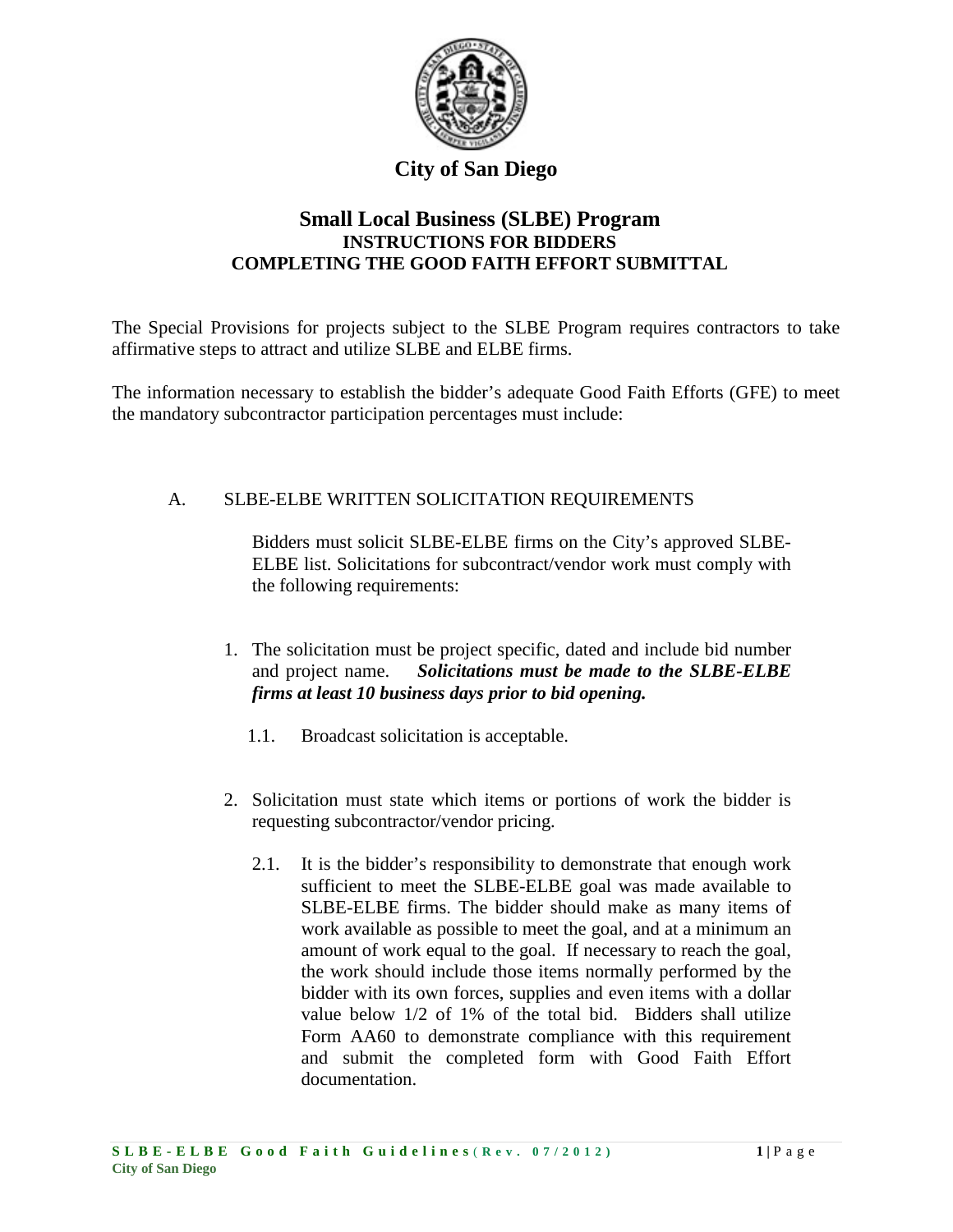

#### **Small Local Business (SLBE) Program INSTRUCTIONS FOR BIDDERS COMPLETING THE GOOD FAITH EFFORT SUBMITTAL**

- 3. Solicitation must state that plans and specs are available at no cost to interested SLBE-ELBE firms and how to obtain them.
- 4. Solicitations must state that assistance is available from the bidder for SLBE-ELBE subcontractors in obtaining necessary equipment, supplies, or materials.
- 5. Solicitations must state that assistance is available from the bidder for SLBE-ELBE firms in obtaining bonding, lines of credit or insurance.
- 6. Bidder must solicit *ALL* City of San Diego Certified SLBE-ELBE firms who have the NAICS code for the subcontractor/vendor work sought by the general contractor.
	- 6.1. Bidders are not required to contact SLBE-ELBE firms that are noted as "General Contractor Only – Does not provide services as a subcontractor" in the PRISM compliance database or on the listing provided on the City website.
- 7. Bidders must provide copies of *ALL* solicitations with one of the following forms of verification *that the solicitations were sent: a)* If mailed: provide copies of the metered envelopes or certified mail receipts b) If faxed: provide copies of the fax transmittal confirmation sheet(s) c) If emailed: provide copies of the email delivery confirmation sheet(s). No credit shall be given for error messages, busy, cancelled, undeliverable, etc.
	- 7.1. When utilizing broadcast method bidder must clearly identify SLBE-ELBE firm on verification documentation submitted with GFE.

#### B. SLBE-ELBE WRITTEN SOLICITATION FOLLOW UP REQUIREMENTS

Bidders must follow-up with all SLBE – ELBE firms that were notified of the subcontracting/vendor opportunities to determine their level of interest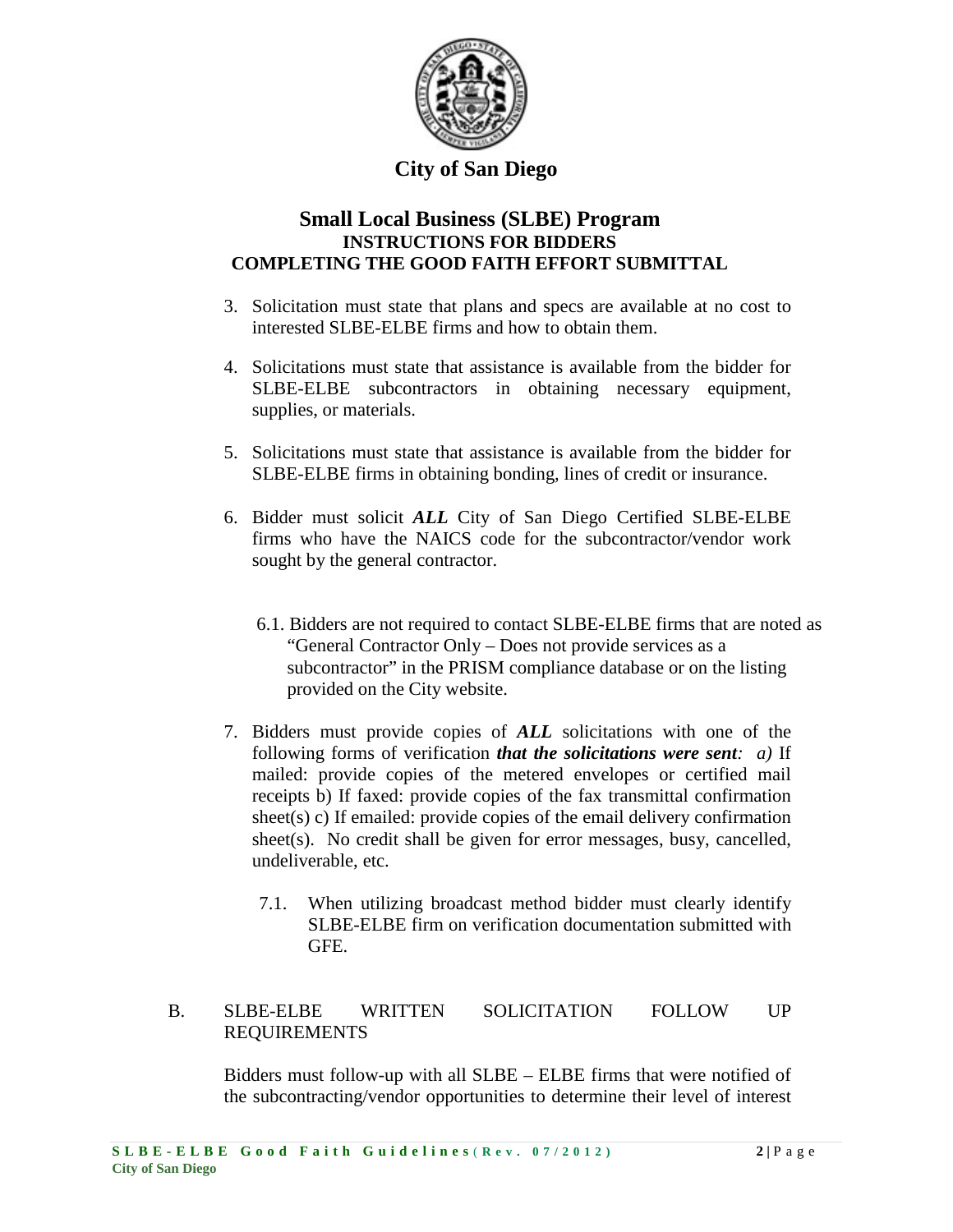

#### **Small Local Business (SLBE) Program INSTRUCTIONS FOR BIDDERS COMPLETING THE GOOD FAITH EFFORT SUBMITTAL**

and commitment to bid the project. When following up with the SLBE – ELBE firms, the bidder must do the following:

- 1. Follow up communications must start no less than 5 business days prior to bid opening.
- 2. Bidders must make at least three follow-up telephone calls to each SLBE – ELBE firm.
	- 2.1. Bidders are not required to make and/or may stop making followup telephone calls once the SLBE-ELBE firm has provided written verification accepting or declining to bid the project. Written verification from SLBE-ELBE firm must be project specific.
	- 2.2. Bidders must provide copy of written verification received from SLBE-ELBE firms with Good Faith Effort documentation.
	- 2.3. Submit a telephone log, as proof of telephone calls, with the following requirements: project name, name of person making the phone call, name of firm contacted, contact person's name, date of call, time of call, and details of conversation.

#### C. SUBCONTRACT AWARD SUMMARY

Bidders must act in good faith with interested SLBE-ELBE firms and may only reject bids for legitimate business reasons. The bidder must submit the following documentation:

- 1. A *DETAILED* summary sheet which includes bid item number, scope of work, subcontractor/vendor name, bid amount, certification type, subcontractor/vendor selection and reason for selection / non-selection of all the subcontractors/vendors that responded.
- 2. Copies of all subcontract/vendor bids received including bids for areas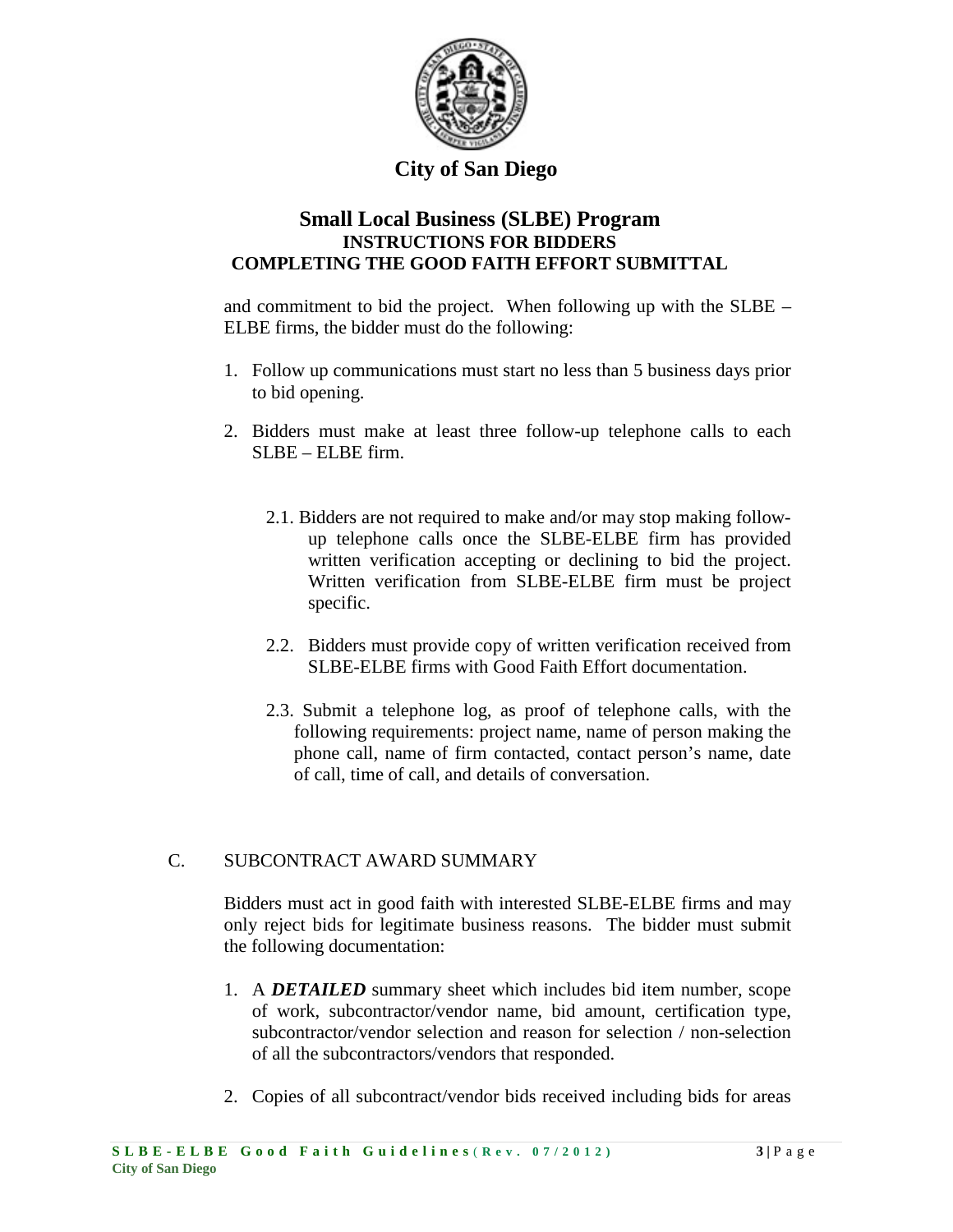

## **Small Local Business (SLBE) Program INSTRUCTIONS FOR BIDDERS COMPLETING THE GOOD FAITH EFFORT SUBMITTAL**

of work that were not included in the outreach and bids from both certified and non-certified subcontractors/vendors. If the Bidder decides to Self-Perform a scope of work, the Bidder *MUST* submit a detailed bid to show that the Bidder's price is competitive to the price of the subcontractors/vendors that responded to outreach efforts. All verbal bids *MUST* be substantiated by corresponding written bid from subcontractors/vendors.

#### D. OUTREACH ASSISTANCE REQUIREMENTS

Written notice of subcontractor/vendor opportunities must be forwarded to local organizations or groups to assist with outreach efforts. When contacting local organizations or groups, the Bidder *must do* the following:

- 1. Contact a minimum of 5 local organizations or groups to provide assistance in contacting, recruiting and using SLBE-ELBE firms by written notice. For a listing of organizations or groups offering assistance, please visit the City of San Diego Equal Opportunity Contracting home page at<http://www.sandiego.gov/eoc/>
- 2. Written notice must indicate the date of the notice and name of the local organization or group. *Written notices must be forwarded to the organizations or groups at least 10 business days prior to bid opening.*
- 3. Written notice must state which items or portions of work the bidder is requesting subcontractor/vendor pricing.
	- 3.1. It is the bidder's responsibility to demonstrate that enough work sufficient to meet the SLBE-ELBE goal was made available to SLBE-ELBE firms. The bidder should make as many items of work available as possible to meet the goal, and at a minimum an amount of work equal to the goal. If necessary to reach the goal, the work should include those items normally performed by the bidder with its own forces, supplies and even items with a dollar value below 1/2 of 1% of the total bid. Bidders shall utilize Form